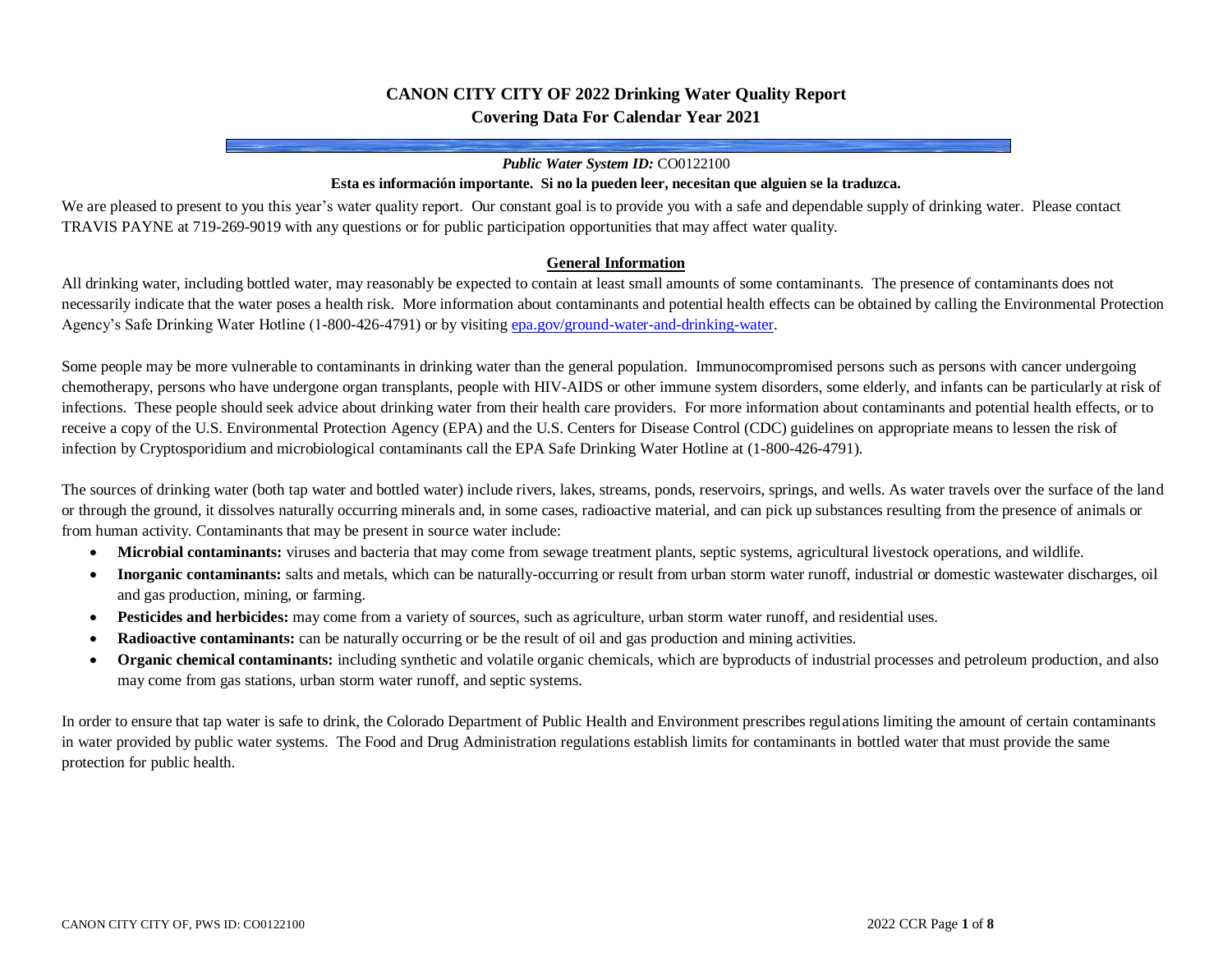### **Lead in Drinking Water**

If present, elevated levels of lead can cause serious health problems (especially for pregnant women and young children). It is possible that lead levels at your home may be higher than other homes in the community as a result of materials used in your home's plumbing. If you are concerned about lead in your water, you may wish to have your water tested. When your water has been sitting for several hours, you can minimize the potential for lead exposure by flushing your tap for 30 seconds to 2 minutes before using water for drinking or cooking. Additional information on lead in drinking water, testing methods, and steps you can take to minimize exposure is available from the Safe Drinking Water Hotline (1-800-426-4791) or at **epa.gov/safewater/lead**.

#### **Source Water Assessment and Protection (SWAP)**

The Colorado Department of Public Health and Environment may have provided us with a Source Water Assessment Report for our water supply. For general information or to obtain a copy of the report please visit wacdcompliance.com/ccr. The report is located under "Guidance: Source Water Assessment Reports". Search the table using 122100, CANON CITY CITY OF, or by contacting TRAVIS PAYNE at 719-269-9019. The Source Water Assessment Report provides a screening-level evaluation of potential contamination that *could* occur. It *does not* mean that the contamination *has or will* occur. We can use this information to evaluate the need to improve our current water treatment capabilities and prepare for future contamination threats. This can help us ensure that quality finished water is delivered to your homes. In addition, the source water assessment results provide a starting point for developing a source water protection plan. Potential sources of contamination in our source water area are listed on the next page.

Please contact us to learn more about what you can do to help protect your drinking water sources, any questions about the Drinking Water Quality Report, to learn more about our system, or to attend scheduled public meetings. We want you, our valued customers, to be informed about the services we provide and the quality water we deliver to you every day.

| <b>Sources (Water Type - Source Type)</b>    | <b>Potential Source(s) of Contamination</b>                                              |
|----------------------------------------------|------------------------------------------------------------------------------------------|
|                                              | EPA Superfund Sites, EPA Abandoned Contaminated Sites, EPA Hazardous Waste               |
|                                              | Generators, EPA Chemical Inventory/Storage Sites, EPA Toxic Release Inventory Sites,     |
|                                              | Permitted Wastewater Discharge Sites, Aboveground, Underground and Leaking Storage       |
| <b>ARKANSAS RIVER (Surface Water-Intake)</b> | Tank Sites, Solid Waste Sites, Existing/Abandoned Mine Sites, Concentrated Animal        |
|                                              | Feeding Operations, Other Facilities, Commercial/Industrial/Transportation, High         |
|                                              | Intensity Residential, Low Intensity Residential, Urban Recreational Grasses, Quarries / |
|                                              | Strip Mines / Gravel Pits, Row Crops, Small Grains, Pasture / Hay, Deciduous Forest,     |
|                                              | Evergreen Forest, Mixed Forest, Septic Systems, Road Miles                               |
|                                              |                                                                                          |

# **Our Water Sources**

# **Terms and Abbreviations**

- **Maximum Contaminant Level (MCL)** − The highest level of a contaminant allowed in drinking water.
- **Treatment Technique (TT)** − A required process intended to reduce the level of a contaminant in drinking water.
- **Health-Based** − A violation of either a MCL or TT.
- **Non-Health-Based** − A violation that is not a MCL or TT.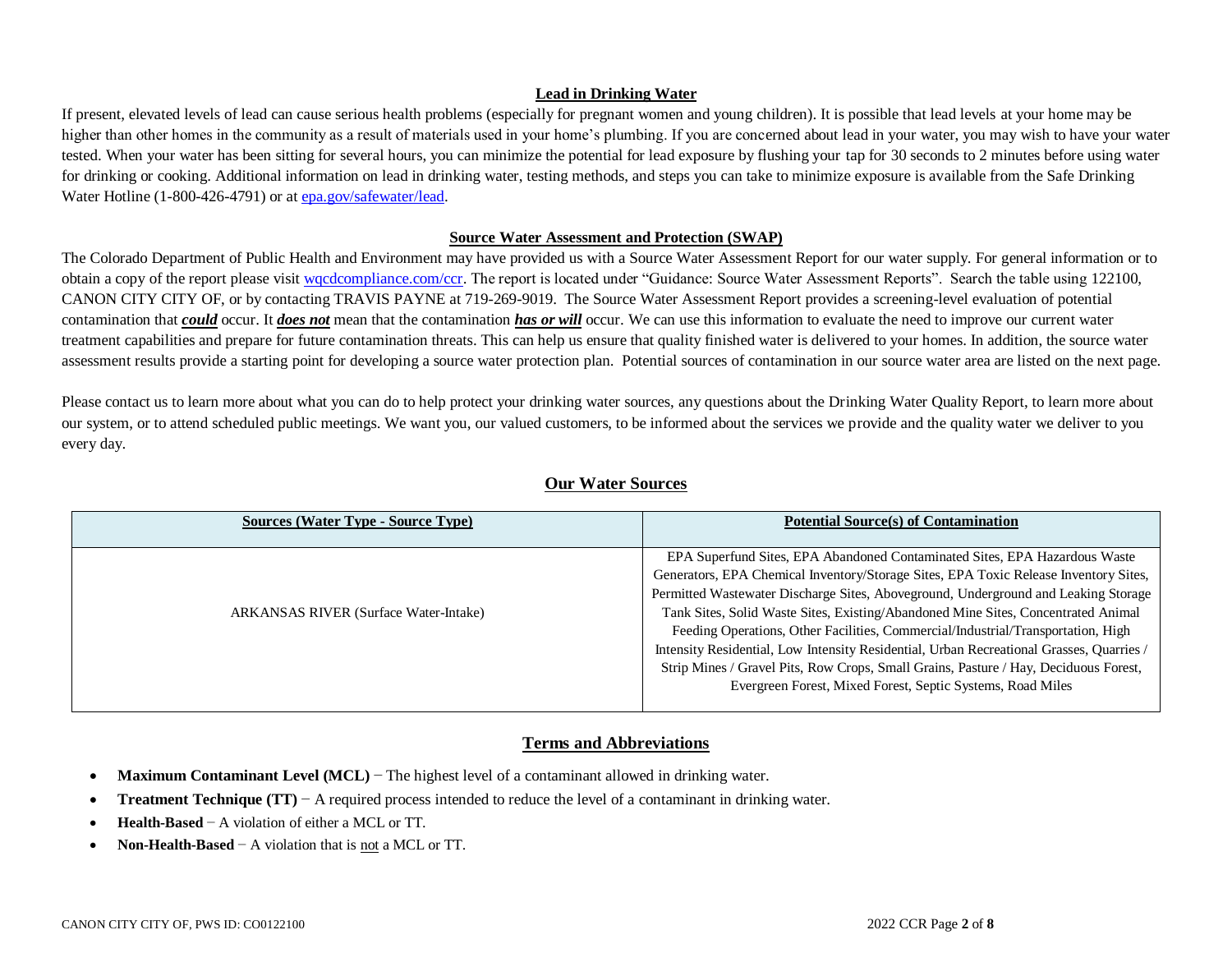- **Action Level (AL)** − The concentration of a contaminant which, if exceeded, triggers treatment and other regulatory requirements.
- **Maximum Residual Disinfectant Level (MRDL)** The highest level of a disinfectant allowed in drinking water. There is convincing evidence that addition of a disinfectant is necessary for control of microbial contaminants.
- Maximum Contaminant Level Goal (MCLG) The level of a contaminant in drinking water below which there is no known or expected risk to health. MCLGs allow for a margin of safety.
- **Maximum Residual Disinfectant Level Goal (MRDLG)** The level of a drinking water disinfectant, below which there is no known or expected risk to health. MRDLGs do not reflect the benefits of the use of disinfectants to control microbial contaminants.
- **Violation (No Abbreviation)** − Failure to meet a Colorado Primary Drinking Water Regulation.
- **Formal Enforcement Action (No Abbreviation)** − Escalated action taken by the State (due to the risk to public health, or number or severity of violations) to bring a non-compliant water system back into compliance.
- **Variance and Exemptions (V/E)** − Department permission not to meet a MCL or treatment technique under certain conditions.
- **Gross Alpha (No Abbreviation)** − Gross alpha particle activity compliance value. It includes radium-226, but excludes radon 222, and uranium.
- **Picocuries per liter (pCi/L)** − Measure of the radioactivity in water.
- **Nephelometric Turbidity Unit (NTU)** − Measure of the clarity or cloudiness of water. Turbidity in excess of 5 NTU is just noticeable to the typical person.
- **Compliance Value (No Abbreviation)** Single or calculated value used to determine if regulatory contaminant level (e.g. MCL) is met. Examples of calculated values are the 90<sup>th</sup> Percentile, Running Annual Average (RAA) and Locational Running Annual Average (LRAA).
- **Average (x-bar)** − Typical value.
- **Range (R)** − Lowest value to the highest value.
- **Sample Size (n)** − Number or count of values (i.e. number of water samples collected).
- **Parts per million = Milligrams per liter (ppm = mg/L)** − One part per million corresponds to one minute in two years or a single penny in \$10,000.
- **Parts per billion = Micrograms per liter (ppb = ug/L)** One part per billion corresponds to one minute in 2,000 years, or a single penny in \$10,000,000.
- **Not Applicable (N/A)** Does not apply or not available.
- Level 1 Assessment A study of the water system to identify potential problems and determine (if possible) why total coliform bacteria have been found in our water system.
- Level 2 Assessment A very detailed study of the water system to identify potential problems and determine (if possible) why an E. coli MCL violation has occurred and/or why total coliform bacteria have been found in our water system on multiple occasions.

# **Detected Contaminants**

CANON CITY CITY OF routinely monitors for contaminants in your drinking water according to Federal and State laws. The following table(s) show all detections found in the period of January 1 to December 31, 2021 unless otherwise noted. The State of Colorado requires us to monitor for certain contaminants less than once per year because the concentrations of these contaminants are not expected to vary significantly from year to year, or the system is not considered vulnerable to this type of contamination. Therefore, some of our data, though representative, may be more than one year old. Violations and Formal Enforcement Actions, if any, are reported in the next section of this report.

Note: Only detected contaminants sampled within the last 5 years appear in this report. If no tables appear in this section then no contaminants were detected in the last round of monitoring.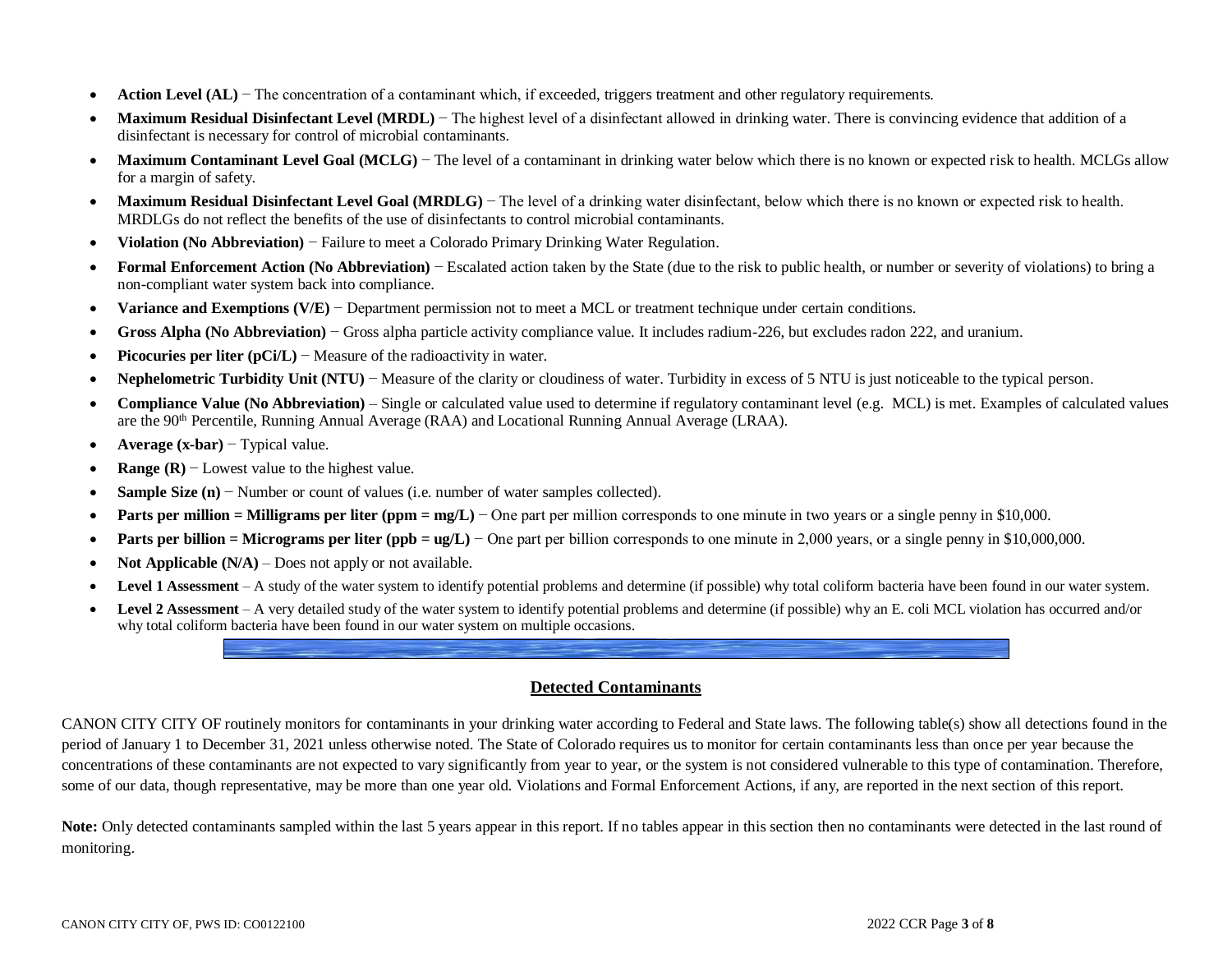|                                    | <b>Disinfectants Sampled in the Distribution System</b><br><b>TT Requirement:</b> At least 95% of samples per period (month or quarter) must be at least 0.2 ppm OR<br>If sample size is less than 40 no more than 1 sample is below $0.2$ ppm<br><b>Typical Sources:</b> Water additive used to control microbes |                |                                      |                    |                        |             |  |  |  |  |
|------------------------------------|-------------------------------------------------------------------------------------------------------------------------------------------------------------------------------------------------------------------------------------------------------------------------------------------------------------------|----------------|--------------------------------------|--------------------|------------------------|-------------|--|--|--|--|
| <b>Disinfectant</b><br><b>Name</b> | <b>Time Period</b>                                                                                                                                                                                                                                                                                                | <b>Results</b> | <b>Number of Samples Below Level</b> | <b>Sample Size</b> | TT<br><b>Violation</b> | <b>MRDL</b> |  |  |  |  |
| Chlorine                           | N <sub>0</sub><br>$4.0$ ppm<br>December, 2021<br>40<br>Lowest period percentage of samples meeting<br>TT requirement: 100%                                                                                                                                                                                        |                |                                      |                    |                        |             |  |  |  |  |

| Lead and Copper Sampled in the Distribution System |                               |                             |                              |                           |                                      |                                                  |                                                        |                                                                            |  |
|----------------------------------------------------|-------------------------------|-----------------------------|------------------------------|---------------------------|--------------------------------------|--------------------------------------------------|--------------------------------------------------------|----------------------------------------------------------------------------|--|
| <b>Contaminant Name</b>                            | <b>Time Period</b>            | 90 <sup>th</sup> Percentile | <b>Sample</b><br><b>Size</b> | Unit of<br><b>Measure</b> | 90 <sup>th</sup><br>Percentile<br>AL | <b>Sample</b><br><b>Sites</b><br><b>Above AL</b> | 90 <sup>th</sup> Percentile<br>AL<br><b>Exceedance</b> | <b>Typical Sources</b>                                                     |  |
| Copper                                             | $06/18/2021$ to<br>06/24/2021 | 0.15                        | 30                           | ppm                       | 1.3                                  | O                                                | N <sub>0</sub>                                         | Corrosion of household<br>plumbing systems; Erosion of<br>natural deposits |  |
| Lead                                               | $06/18/2021$ to<br>06/24/2021 |                             | 30                           | ppb                       | 15                                   |                                                  | N <sub>0</sub>                                         | Corrosion of household<br>plumbing systems; Erosion of<br>natural deposits |  |

# **Disinfection Byproducts Sampled in the Distribution System**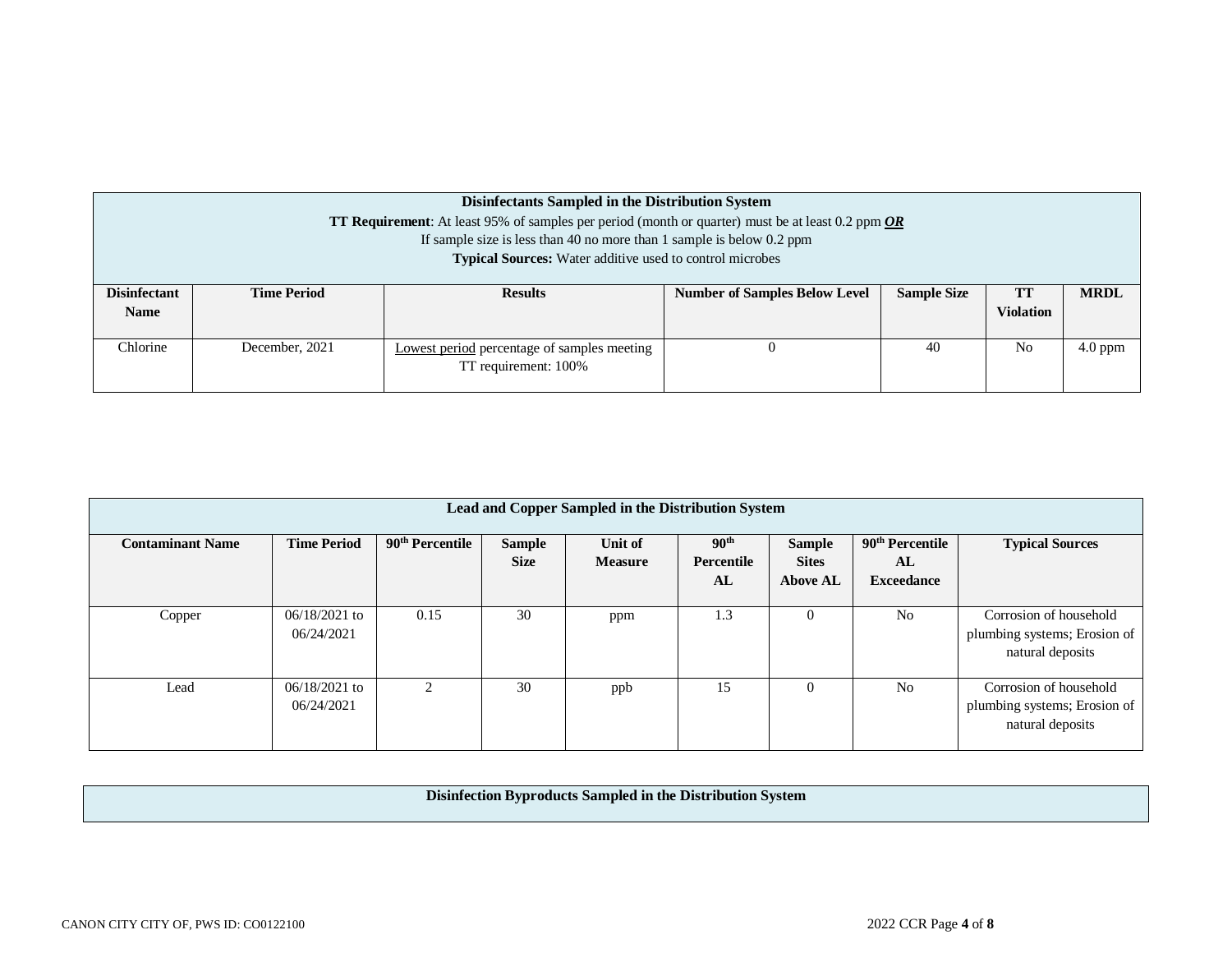| <b>Name</b>                             | Year | Average | Range                  | <b>Sample</b> | <b>Unit of</b> | <b>MCL</b> | <b>MCLG</b> | <b>MCL Violation</b> | <b>Typical Sources</b>                      |
|-----------------------------------------|------|---------|------------------------|---------------|----------------|------------|-------------|----------------------|---------------------------------------------|
|                                         |      |         | $Low - High$           | <b>Size</b>   | <b>Measure</b> |            |             |                      |                                             |
| <b>Total Haloacetic Acids</b><br>(HAA5) | 2021 | 25.91   | 9.5 to 42.9            | 16            | ppb            | 60         | N/A         | N <sub>0</sub>       | Byproduct of drinking water<br>disinfection |
| <b>Total Trihalomethanes</b><br>(TTHM)  | 2021 | 26.72   | 11.3 to 43.8           | 16            | ppb            | 80         | N/A         | N <sub>o</sub>       | Byproduct of drinking water<br>disinfection |
| Chlorite                                | 2021 | 0.2     | $0.1 \text{ to } 0.32$ | 12            | ppb            | 1.0        | $\cdot$ 8   | N <sub>o</sub>       | Byproduct of drinking water<br>disinfection |

| <b>Total Organic Carbon (Disinfection Byproducts Precursor) Removal Ratio of Raw and Finished Water</b>               |      |         |              |               |                |                   |                     |                                      |  |  |
|-----------------------------------------------------------------------------------------------------------------------|------|---------|--------------|---------------|----------------|-------------------|---------------------|--------------------------------------|--|--|
|                                                                                                                       |      |         |              |               |                |                   |                     |                                      |  |  |
| <b>Contaminant Name</b>                                                                                               | Year | Average | Range        | <b>Sample</b> | Unit of        | <b>TT Minimum</b> | <b>TT Violation</b> | <b>Typical Sources</b>               |  |  |
|                                                                                                                       |      |         | $Low - High$ | <b>Size</b>   | <b>Measure</b> | Ratio             |                     |                                      |  |  |
|                                                                                                                       |      |         |              |               |                |                   |                     |                                      |  |  |
| <b>Total Organic Carbon Ratio</b>                                                                                     | 2021 | 1.54    | 1.33 to 1.87 |               | Ratio          | 1.00              | N <sub>o</sub>      | Naturally present in the environment |  |  |
|                                                                                                                       |      |         |              |               |                |                   |                     |                                      |  |  |
| *If minimum ratio not met and no violation identified then the system achieved compliance using alternative criteria. |      |         |              |               |                |                   |                     |                                      |  |  |
|                                                                                                                       |      |         |              |               |                |                   |                     |                                      |  |  |

|                         | Summary of Turbidity Sampled at the Entry Point to the Distribution System |                                                        |                                       |                        |                                  |  |  |  |  |  |  |
|-------------------------|----------------------------------------------------------------------------|--------------------------------------------------------|---------------------------------------|------------------------|----------------------------------|--|--|--|--|--|--|
| <b>Contaminant Name</b> | <b>Sample Date</b>                                                         | <b>Level Found</b>                                     | <b>TT Requirement</b>                 | TT<br><b>Violation</b> | <b>Typical</b><br><b>Sources</b> |  |  |  |  |  |  |
|                         |                                                                            |                                                        |                                       |                        |                                  |  |  |  |  |  |  |
| Turbidity               | Date/Month:                                                                | Highest single measurement:                            | Maximum 1 NTU for any single          | N <sub>0</sub>         | Soil Runoff                      |  |  |  |  |  |  |
|                         | Apr                                                                        | $0.07$ NTU                                             | measurement                           |                        |                                  |  |  |  |  |  |  |
|                         |                                                                            |                                                        |                                       |                        |                                  |  |  |  |  |  |  |
| Turbidity               | Month:                                                                     | <b>Lowest monthly percentage of samples meeting TT</b> | In any month, at least 95% of samples | No                     | Soil Runoff                      |  |  |  |  |  |  |
|                         | Dec                                                                        | requirement for our technology: 100 %                  | must be less than 0.3 NTU             |                        |                                  |  |  |  |  |  |  |
|                         |                                                                            |                                                        |                                       |                        |                                  |  |  |  |  |  |  |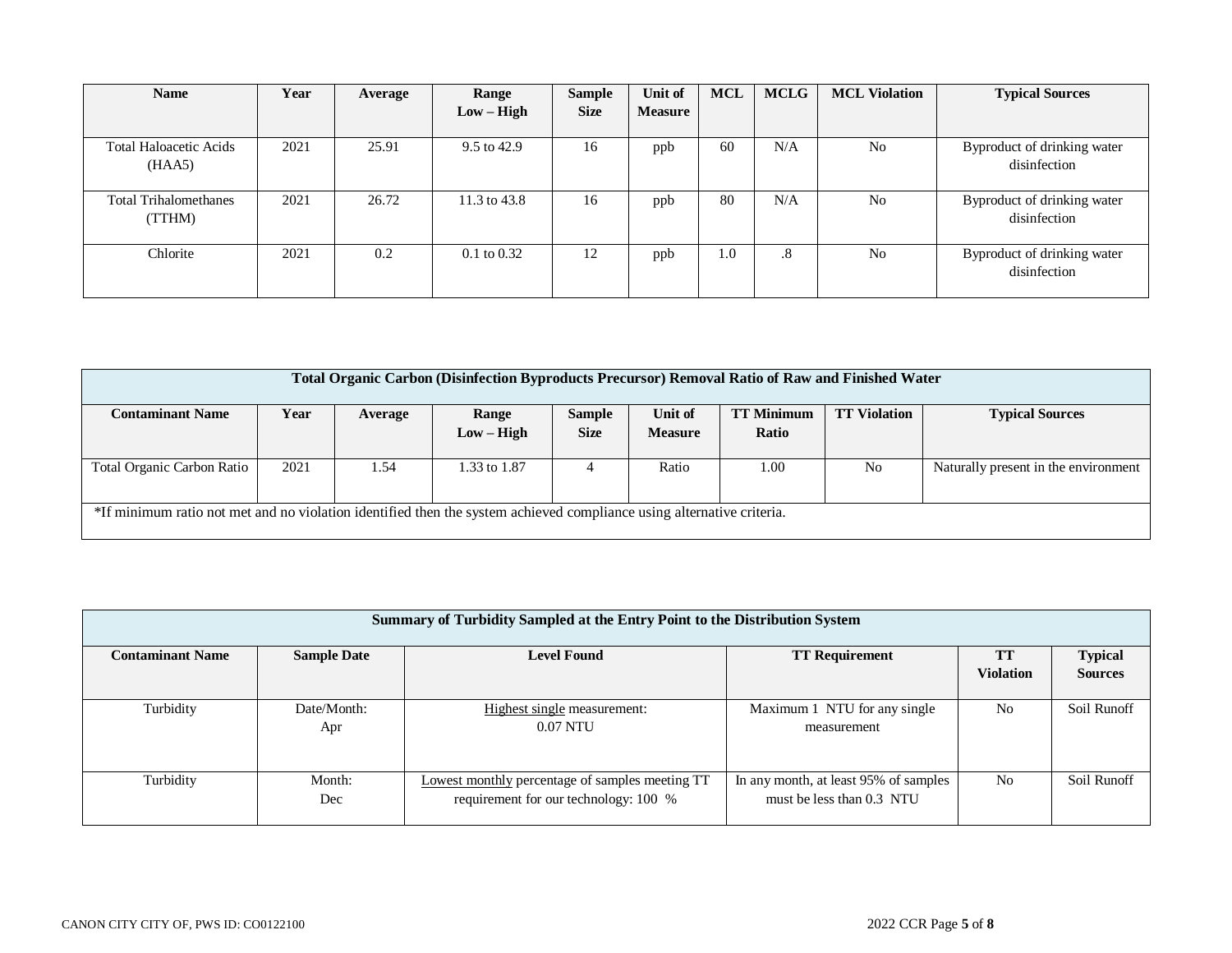| Radionuclides Sampled at the Entry Point to the Distribution System |      |         |                       |                              |                           |            |             |                                |                             |  |
|---------------------------------------------------------------------|------|---------|-----------------------|------------------------------|---------------------------|------------|-------------|--------------------------------|-----------------------------|--|
| <b>Contaminant Name</b>                                             | Year | Average | Range<br>$Low - High$ | <b>Sample</b><br><b>Size</b> | Unit of<br><b>Measure</b> | <b>MCL</b> | <b>MCLG</b> | <b>MCL</b><br><b>Violation</b> | <b>Typical Sources</b>      |  |
| Gross Alpha                                                         | 2018 |         | $2$ to $2$            |                              | pCi/L                     | 15         | $\left($    | N <sub>o</sub>                 | Erosion of natural deposits |  |
| Combined Radium                                                     | 2018 | 0.5     | $0.5$ to $0.5$        |                              | pCi/L                     |            | $\Omega$    | N <sub>o</sub>                 | Erosion of natural deposits |  |
| Combined Uranium                                                    | 2018 | 3.8     | 3.8 to 3.8            |                              | ppb                       | 30         | $\Omega$    | N <sub>0</sub>                 | Erosion of natural deposits |  |

|                         | <b>Inorganic Contaminants Sampled at the Entry Point to the Distribution System</b> |                             |                       |                              |                           |                |             |                                |                                                                                                                                 |  |  |  |
|-------------------------|-------------------------------------------------------------------------------------|-----------------------------|-----------------------|------------------------------|---------------------------|----------------|-------------|--------------------------------|---------------------------------------------------------------------------------------------------------------------------------|--|--|--|
| <b>Contaminant Name</b> | Year                                                                                | Average                     | Range<br>$Low - High$ | <b>Sample</b><br><b>Size</b> | Unit of<br><b>Measure</b> | <b>MCL</b>     | <b>MCLG</b> | <b>MCL</b><br><b>Violation</b> | <b>Typical Sources</b>                                                                                                          |  |  |  |
| <b>Barium</b>           | 2020                                                                                | 0.05                        | $0.05$ to $0.05$      |                              | ppm                       | $\mathfrak{D}$ |             | N <sub>0</sub>                 | Discharge of drilling wastes; discharge from<br>metal refineries; erosion of natural deposits                                   |  |  |  |
| Chromium                | 2020                                                                                |                             | l to 1                |                              | ppb                       | 100            | 100         | N <sub>0</sub>                 | Discharge from steel and pulp mills; erosion of<br>natural deposits                                                             |  |  |  |
| Fluoride                | 2018                                                                                | 0.6                         | $0.6 \text{ to } 0.6$ |                              | ppm                       |                |             | N <sub>o</sub>                 | Erosion of natural deposits; water additive which<br>promotes strong teeth; discharge from fertilizer<br>and aluminum factories |  |  |  |
| Selenium                | 2020                                                                                | $\mathcal{D}_{\mathcal{L}}$ | $2$ to $2$            |                              | ppb                       | 50             | 50          | N <sub>0</sub>                 | Discharge from petroleum and metal refineries;<br>erosion of natural deposits; discharge from mines                             |  |  |  |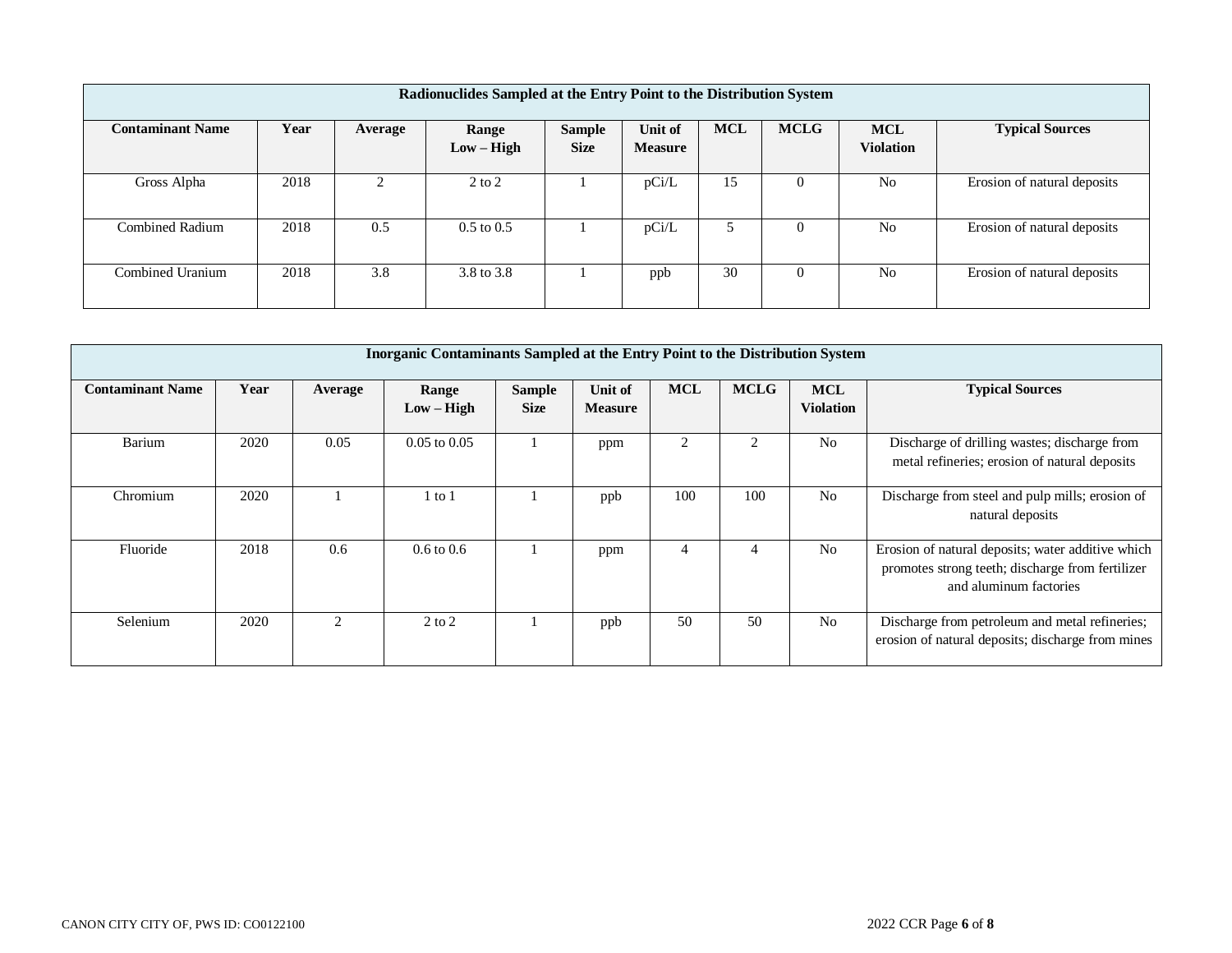| <b>Secondary Contaminants**</b>                                                                                                                                                            |      |         |              |                    |                        |                           |  |  |  |  |  |
|--------------------------------------------------------------------------------------------------------------------------------------------------------------------------------------------|------|---------|--------------|--------------------|------------------------|---------------------------|--|--|--|--|--|
| **Secondary standards are non-enforceable guidelines for contaminants that may cause cosmetic effects (such as skin, or tooth discoloration) or aesthetic effects (such as taste, odor, or |      |         |              |                    |                        |                           |  |  |  |  |  |
| color) in drinking water.                                                                                                                                                                  |      |         |              |                    |                        |                           |  |  |  |  |  |
|                                                                                                                                                                                            |      |         |              |                    |                        |                           |  |  |  |  |  |
| <b>Contaminant Name</b>                                                                                                                                                                    | Year | Average | <b>Range</b> | <b>Sample Size</b> | <b>Unit of Measure</b> | <b>Secondary Standard</b> |  |  |  |  |  |
|                                                                                                                                                                                            |      |         | $Low - High$ |                    |                        |                           |  |  |  |  |  |
|                                                                                                                                                                                            |      |         |              |                    |                        |                           |  |  |  |  |  |
| Sodium                                                                                                                                                                                     | 2020 | 11.8    | 11.8 to 11.8 |                    | ppm                    | N/A                       |  |  |  |  |  |
|                                                                                                                                                                                            |      |         |              |                    |                        |                           |  |  |  |  |  |

#### **Unregulated Contaminants\*\*\***

EPA has implemented the Unregulated Contaminant Monitoring Rule (UCMR) to collect data for contaminants that are suspected to be present in drinking water and do not have healthbased standards set under the Safe Drinking Water Act. EPA uses the results of UCMR monitoring to learn about the occurrence of unregulated contaminants in drinking water and to decide whether or not these contaminants will be regulated in the future. We performed monitoring and reported the analytical results of the monitoring to EPA in accordance with its Unregulated Contaminant Monitoring Rule (UCMR). Once EPA reviews the submitted results, the results are made available in the EPA's National Contaminant Occurrence Database (NCOD) [\(epa.gov/dwucmr/national-contaminant-occurrence-database-ncod\)](http://www.epa.gov/dwucmr/national-contaminant-occurrence-database-ncod) Consumers can review UCMR results by accessing the NCOD. Contaminants that were detected during our UCMR sampling and the corresponding analytical results are provided below.

| <b>Contaminant Name</b> | Year | Average | Range<br>Low – High | <b>Sample Size</b> | <b>Unit of Measure</b> |
|-------------------------|------|---------|---------------------|--------------------|------------------------|
|                         |      |         |                     |                    |                        |
|                         |      |         |                     |                    |                        |
|                         |      |         |                     |                    |                        |
|                         |      |         |                     |                    |                        |
|                         |      |         |                     |                    |                        |
|                         |      |         |                     |                    |                        |
|                         |      |         |                     |                    |                        |
|                         |      |         |                     |                    |                        |
|                         |      |         |                     |                    |                        |
|                         |      |         |                     |                    |                        |
|                         |      |         |                     |                    |                        |
|                         |      |         |                     |                    |                        |
|                         |      |         |                     |                    |                        |